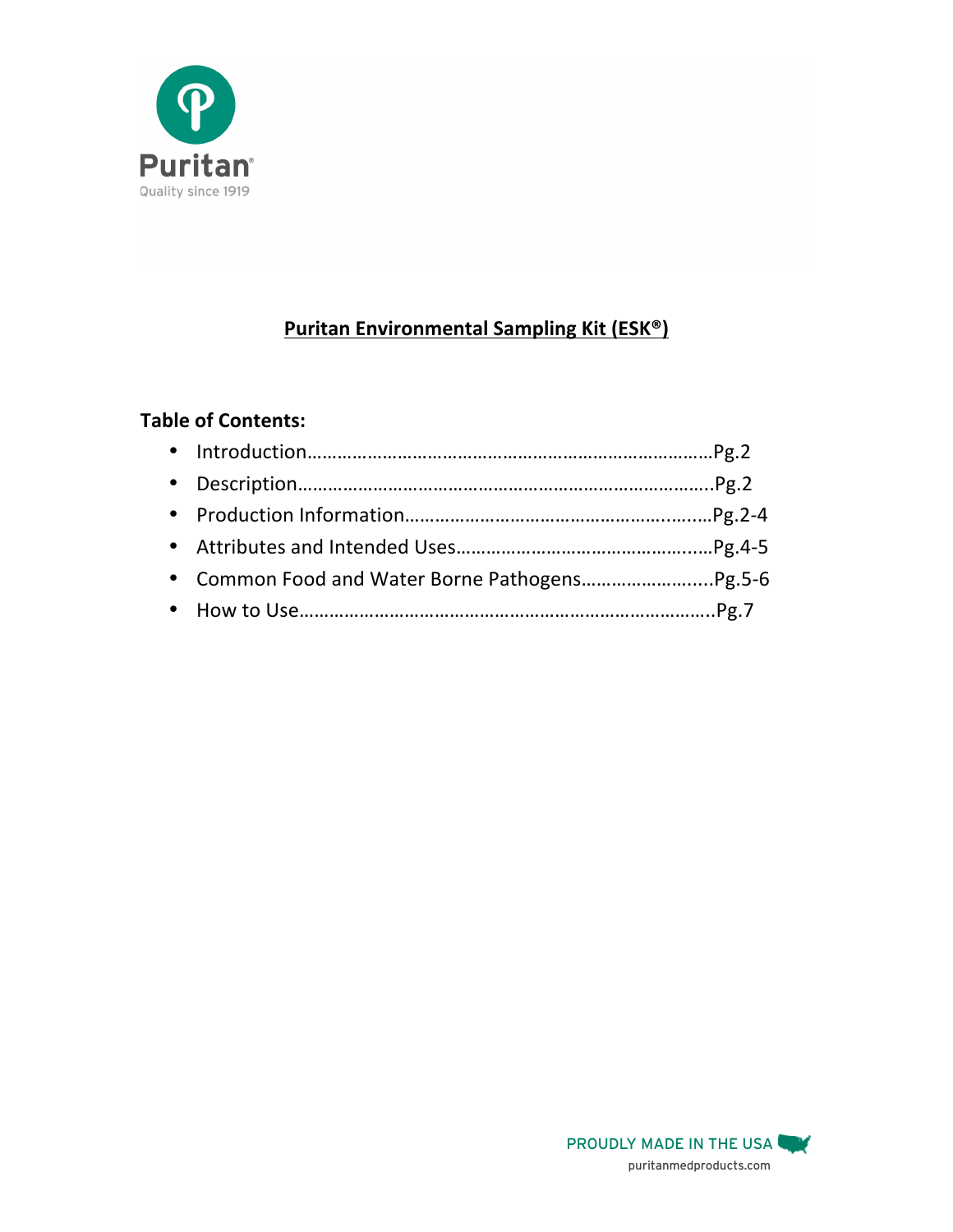## **Introduction**

Swab surface and equipment sampling is one of the most common practices and often used in food, pharmaceutical and other industrial plants for microbial examination.

## **Product Description**

ESK is a simple, easy to use sampling kit recommended for environmental monitoring, hygiene control, sanitization program and bioburden determination. Swab samples taken by ESK from surfaces and equipment prior and after cleaning help to evaluate the effectiveness of cleaning practices and the sanitary agents used.

Each sterile ESK® kit is composed of a peel pouch pack containing a pre-moistened polyester tipped swab and a polypropylene vial containing specified volume of rinse solution. The pre-moistened swab is tightly secured inside the screw cap and designed to sample a variety of surfaces, equipment, and hard-to-reach areas.

## **ESK® Product information**

**Neutralizing Buffer** is recommended for use in microbiological examination of surfaces for food and dairy products. Its usage may vary depending on the method of sampling. A swab has been incorporated into the cap to facilitate sampling of surfaces and equipment with hard to reach places.

Neutralizing Buffer medium has the ability to inactivate the bacteriostatic effect of chlorine as well as quaternary ammonium compounds. After cleaning surfaces and food equipment with disinfectants, swab samples are taken and placed into Neutralizing Buffer to examine the effectiveness of the sanitation program. The ability of this buffer to inactivate such disinfectants in the sample will allow bacteria to survive and recovered if present.

The presence of bacteria after routine sanitization suggests that the sanitization program is not effective.

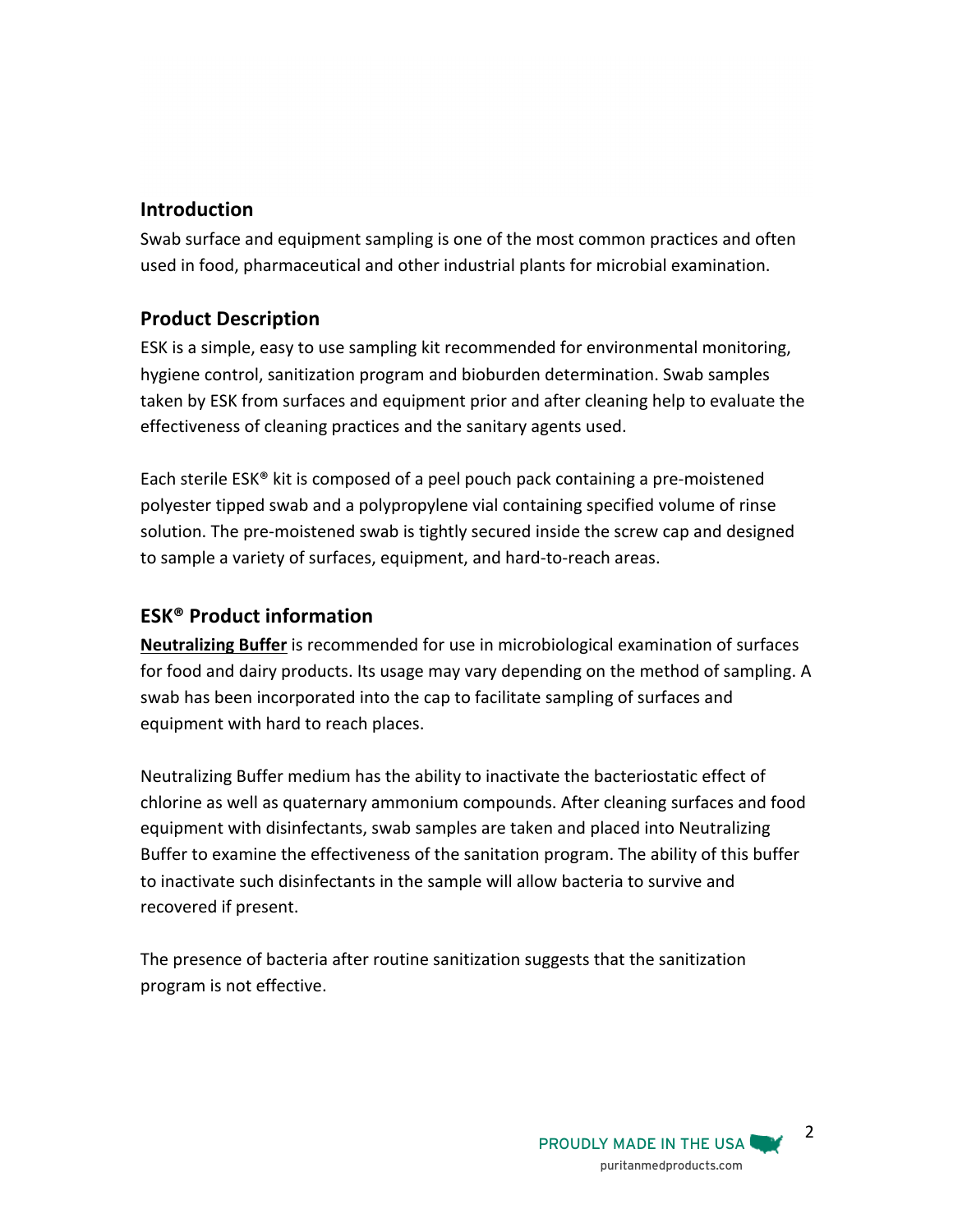Staph aureus is commonly found in post food processing contamination, which is generally due to human contact or food contact with contaminated surfaces. The presence of large numbers of Staph aureus in food indicates poor food handling or poor sanitation program.

**Buffered Peptone Water** is a non-selective pre-enrichment broth that promotes the recovery of salmonella species that may be sub lethally injured by food processing techniques.

When salmonella species are present in food, certain food processing conditions such as heat, desiccation, preservatives and pH changes may injure bacteria cells. Therefore preenriched nonselective buffered peptone water medium allows for injured cells to repair and facilitate the recovery of salmonella species. Peptone in the medium contains carbon, nitrogen, vitamins and minerals which injured cells consume to recover. The preassembled swab in the cap allows for swabbing surfaces and facilitates sampling equipment with hard to reach places.

Healthy salmonella cells from the BPW can be inoculated onto a selective enriched medium for isolation and identification.

**Letheen Broth** is recommended for the neutralization of quaternary ammonium compounds when testing for effectiveness of disinfectants in food processing and cosmetic equipment. The addition of polysorbate 80 to the medium neutralizes the surface disinfectants. Lecithin is added to neutralize quaternary ammonium compounds.

In food and cosmetic industry all work stations, equipment and utensils used in daily processes are cleaned using different disinfectants. In order to determine the effectiveness of these disinfectants after each daily clean up, swabs are used to take sample of cleaned equipment and transferred into a tube containing Letheen Broth medium. The polysorbate 80 neutralizes the surface disinfectants and the lecithin neutralizes compounds such as chlorine or fluorides and facilitate for bacteria to grow.

The preassembled swab in the cap allows for swabbing surfaces and facilitates sampling equipment with hard to reach places.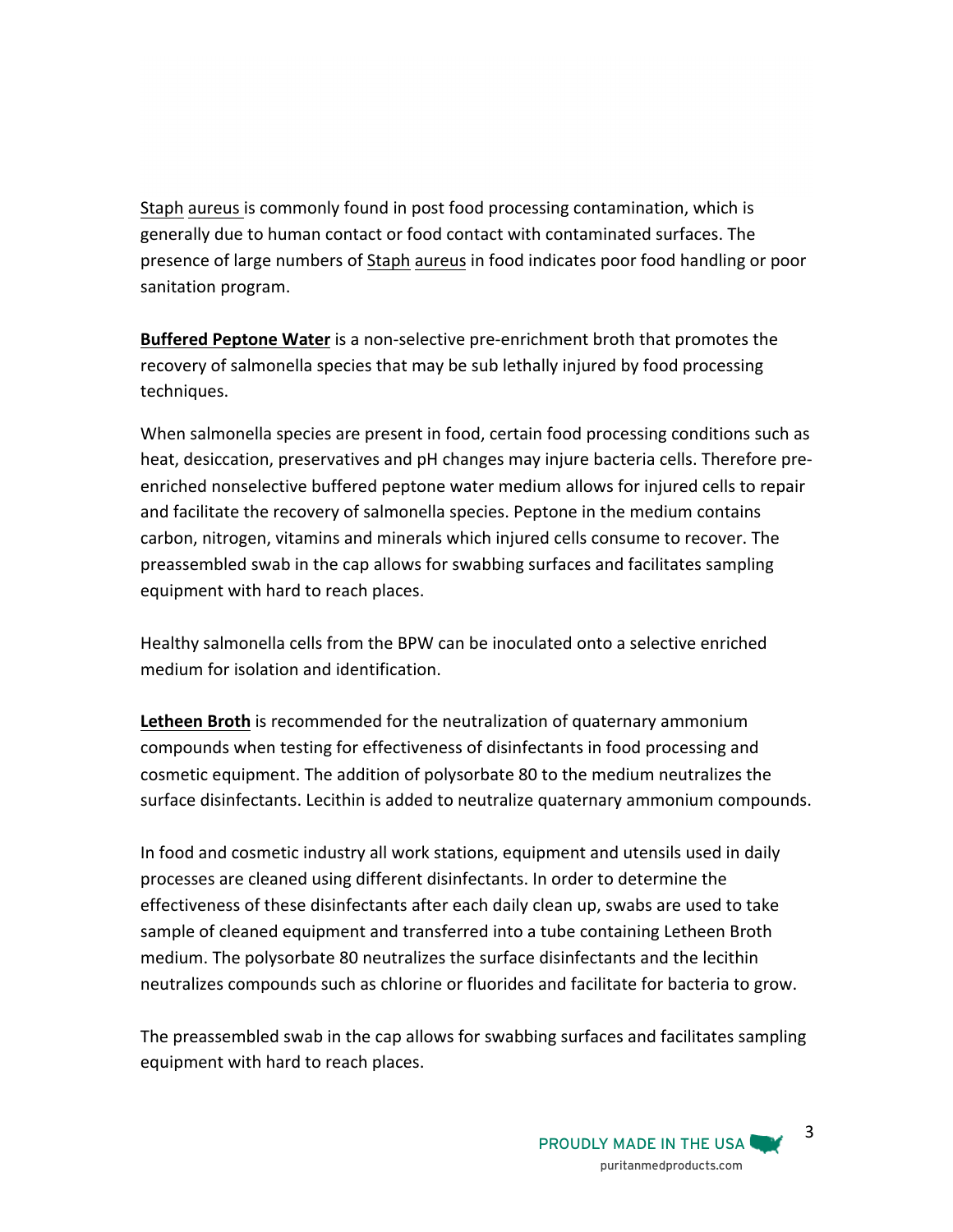Using Letheen Broth allows manufacturer to determine the effectiveness of their cleaning program.

**Butterfields Solution** is recommended by the Food and Drug Administration (FDA) for use as diluent in water, food, dairy and pharmaceutical industries. It is offered in 4 and 9 mL for easy  $1/5$  and  $1/10$  dilutions.

When the number of bacteria in a sample is too high and difficult to enumerate, serial dilutions are prepared in vials containing Butterfield Solution. A sample from each tube is transferred to a culture plate, incubated and read after 24 - 48 hours. The plate with bacteria count between  $30 - 300$  is selected, enumerated and multiplied by the corresponding dilution factor to obtain the number of bacteria in the original sample.

## **Attributes and Intended Uses**

#### **Neutralizing Buffer**

- Has the ability to inactivate the bactericidal and bacteriostatic effect of chlorine, quaternary ammonium compounds.
- Recommended for use in microbiological examination of surfaces for dairy and food processing equipment disinfected with chlorine or quaternary ammonium compounds.

#### **Buffered Peptone Water**

- Used for culturing of non-fastidious organisms for studying carbohydrate fermentation patterns.
- Used for performing the indole test.

## **Letheen Broth**

- Clear in appearance aiding in visual inspection for growth.
- Neutralizes quaternary ammonium compounds and phenols.
- AOAC International/ASTM recommended for use with disinfectants.
- Used for testing preservatives in water containing cosmetics.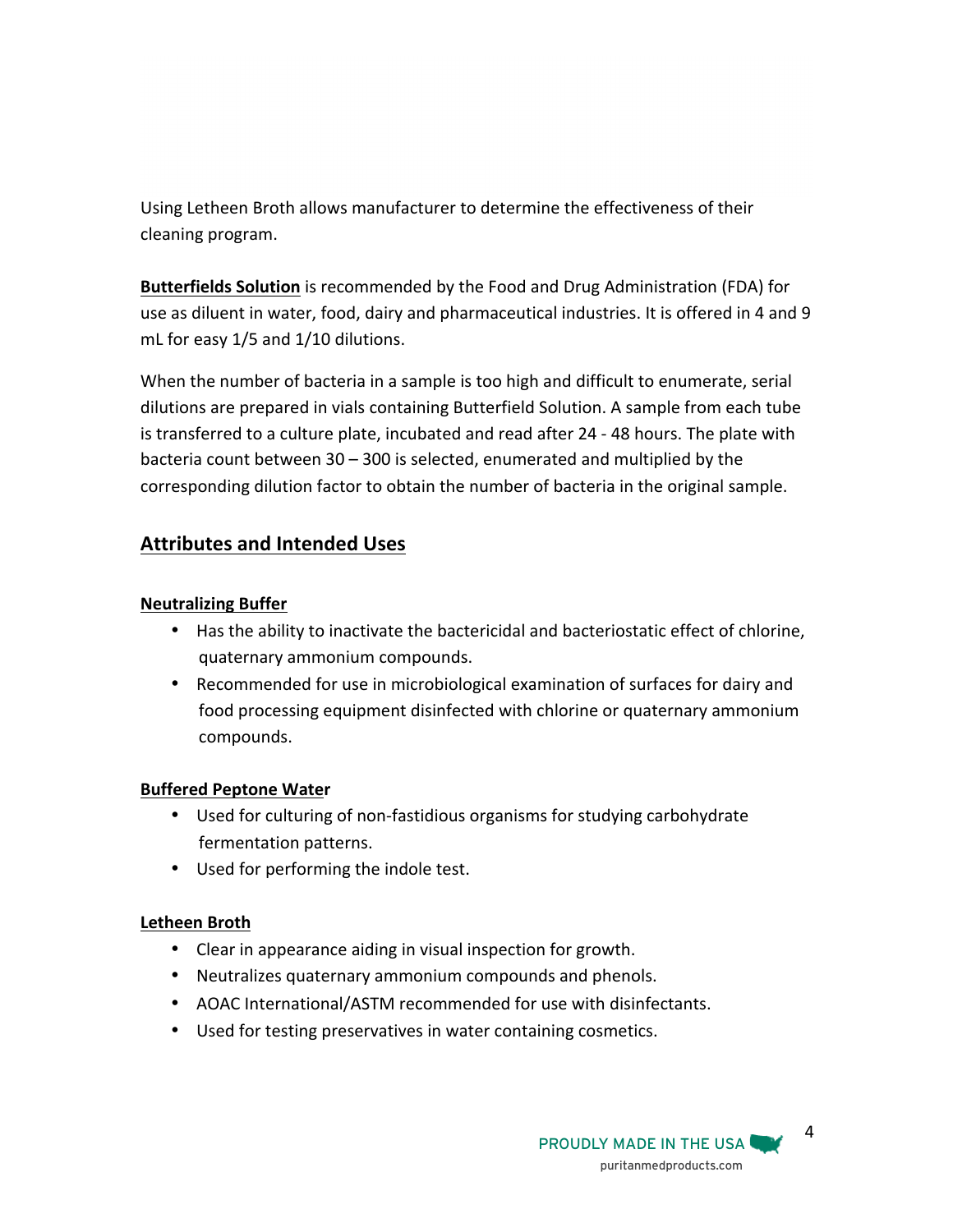## **Butterfield's Solution**

- A suitable diluent for plate count methods.
- It is used for enumeration of microorganisms in water, food and dairy processing and pharmaceutical plants.

## **Common Food and Water Borne Pathogens**

## **E. coli**

• Found mostly in water, raw vegetable, soft cheese and dairy and raw meat (beef hamburger). Example: E. coli 0157

## **Salmonella**

- Found mostly in seafood, milk and dairy, Poultry and eggs, fruits and vegetables, snacks.
- Example: Salmonella typhi

## **Campylobacter**

- Carried by most domestic and wild animals. Consumption of food and water contaminated with untreated animal or human waste accounts for 70 % of Campylobacter related illnesses. Found mostly in unpasteurized milk, meats, poultry, shellfish, fruits and vegetables.
- Example: Campylobacter lari

## **Vibrio**

- Found mostly in uncooked or undercooked shellfish.
- Example: Vibrio cholera

## **Listeria**

- Mostly found in food processing environment including milk and dairy, meat, poultry, fruits and vegetable.
- Example: Listeria monocytogenes

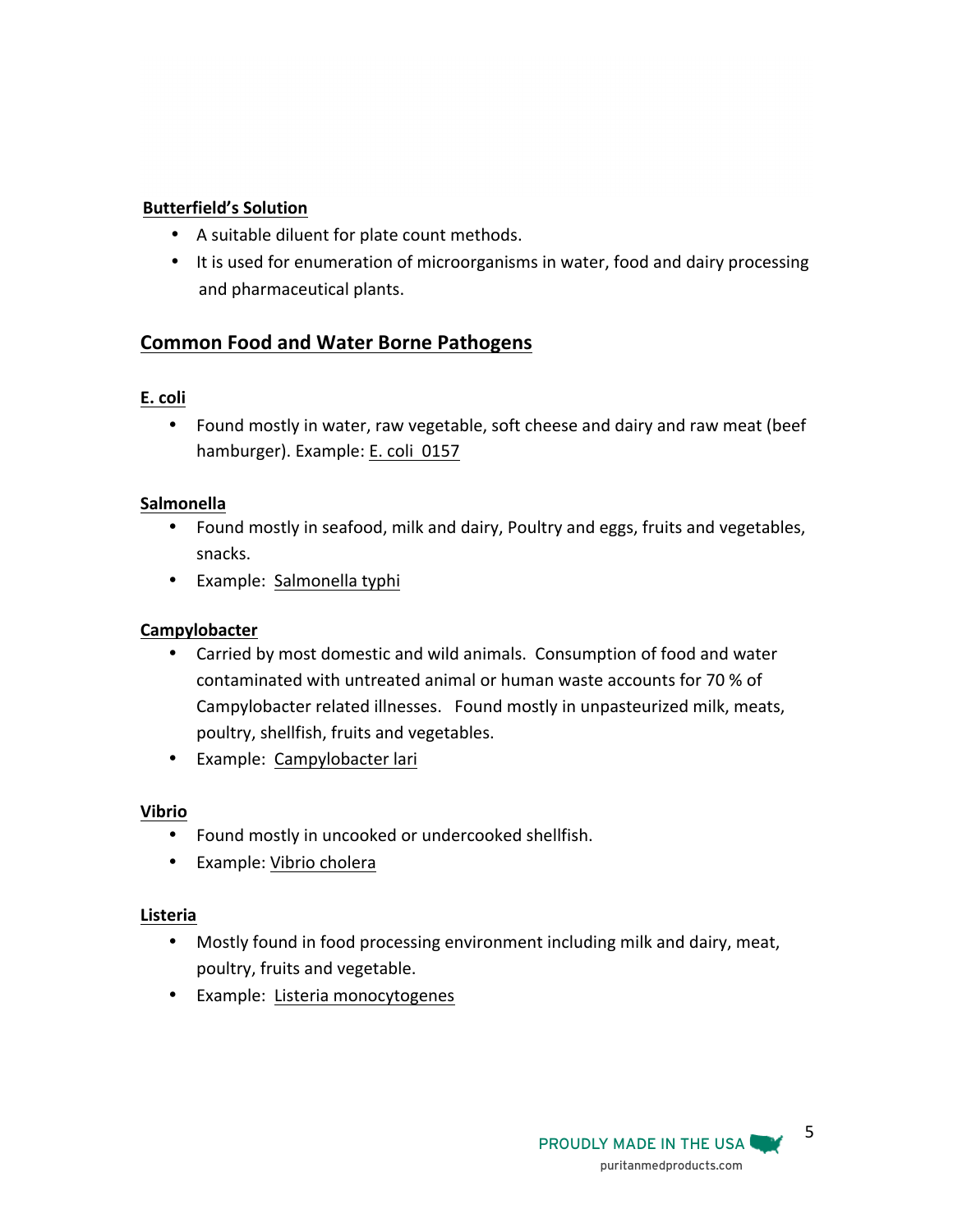#### **Staphylococcus**

- Result of post food processing contamination, generally due to human contact or contaminated food contact surfaces. The presence of large number of Staph. aureus in food indicates poor handling or sanitation.
- Example: Staph. Aureus

#### **Bacillus**

- Causes food poisoning when foods are prepared and held without adequate refrigeration for several hours. Found in cooked meat and vegetable, boiled or fried rice, vanilla sauce, custards, soups, vegetable sprouts.
- Example: Bacillus cereus

#### **Clostridium**

- Causes food poisoning when foods such as meat or poultry are cooked and held without maintaining adequate heating or refrigeration before serving.
- Example: Clostridium perfringens

## **Yeast and mold**

- This large and diverse group of food borne microbes can attack many foods due to ability to survive under various environmental conditions. They can survive in conditions as low as pH 2 or as high as pH 9. They can survive temperatures ranging from 0°C to 40 °C.
- Both yeast and mold can invade and grow on virtually any type of food, invading crops such as grain, nuts, beans, fruits, processed foods and food mixtures.
- Certain yeast and mold can cause health hazard in human by producing toxins known as mycotoxins.